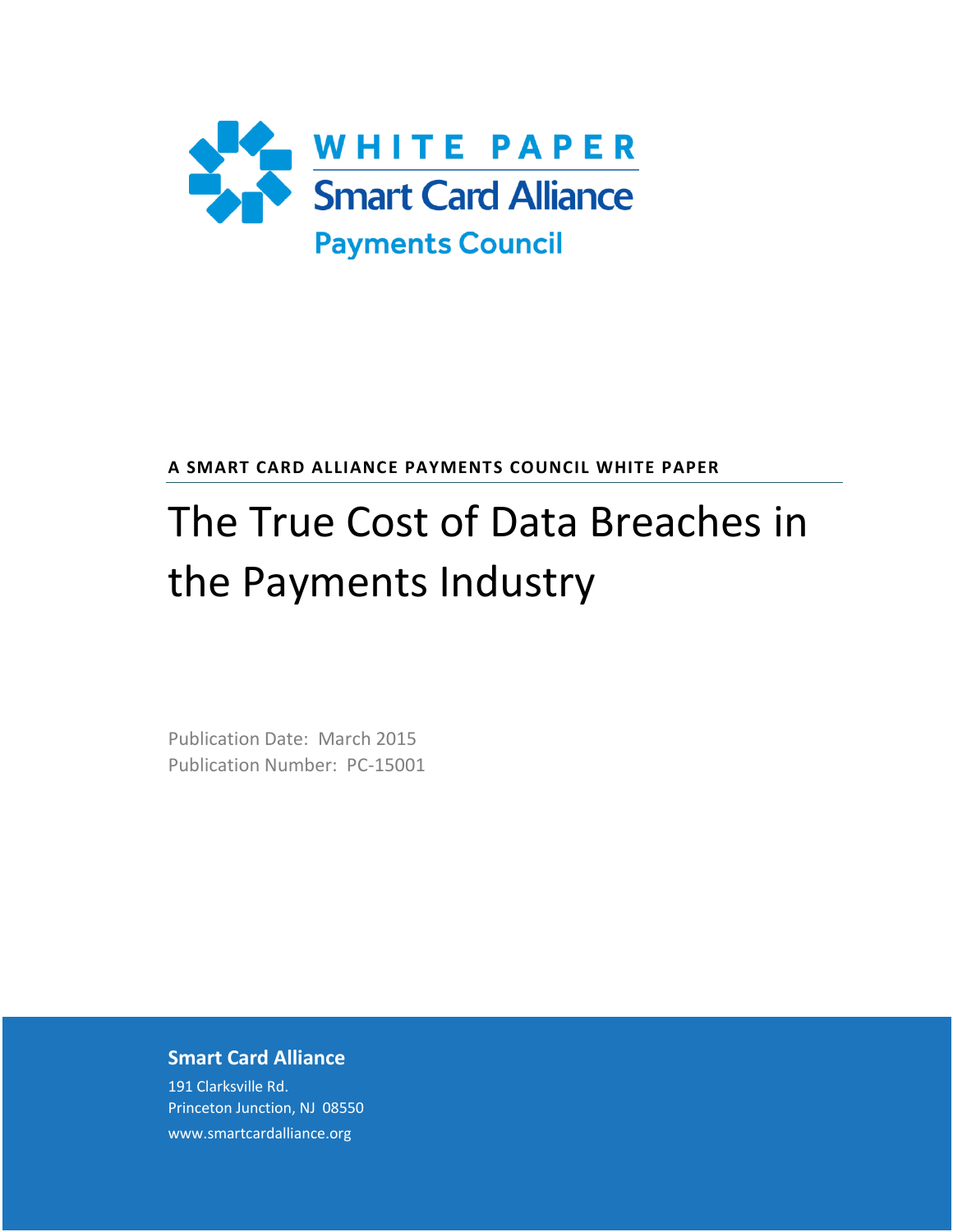

### About the Smart Card Alliance

The Smart Card Alliance is a not-for-profit, multi-industry association working to stimulate the understanding, adoption, use and widespread application of smart card technology. Through specific projects such as education programs, market research, advocacy, industry relations and open forums, the Alliance keeps its members connected to industry leaders and innovative thought. The Alliance is the single industry voice for smart cards, leading industry discussion on the impact and value of smart cards in the U.S. and Latin America. For more information please visit [http://www.smartcardalliance.org.](http://www.smartcardalliance.org/)

Copyright © 2015 Smart Card Alliance, Inc. All rights reserved. Reproduction or distribution of this publication in any form is forbidden without prior permission from the Smart Card Alliance. The Smart Card Alliance has used best efforts to ensure, but cannot guarantee, that the information described in this report is accurate as of the publication date. The Smart Card Alliance disclaims all warranties as to the accuracy, completeness or adequacy of information in this report. This white paper does not endorse any specific product or service. Product or service references are provided to illustrate the points being made.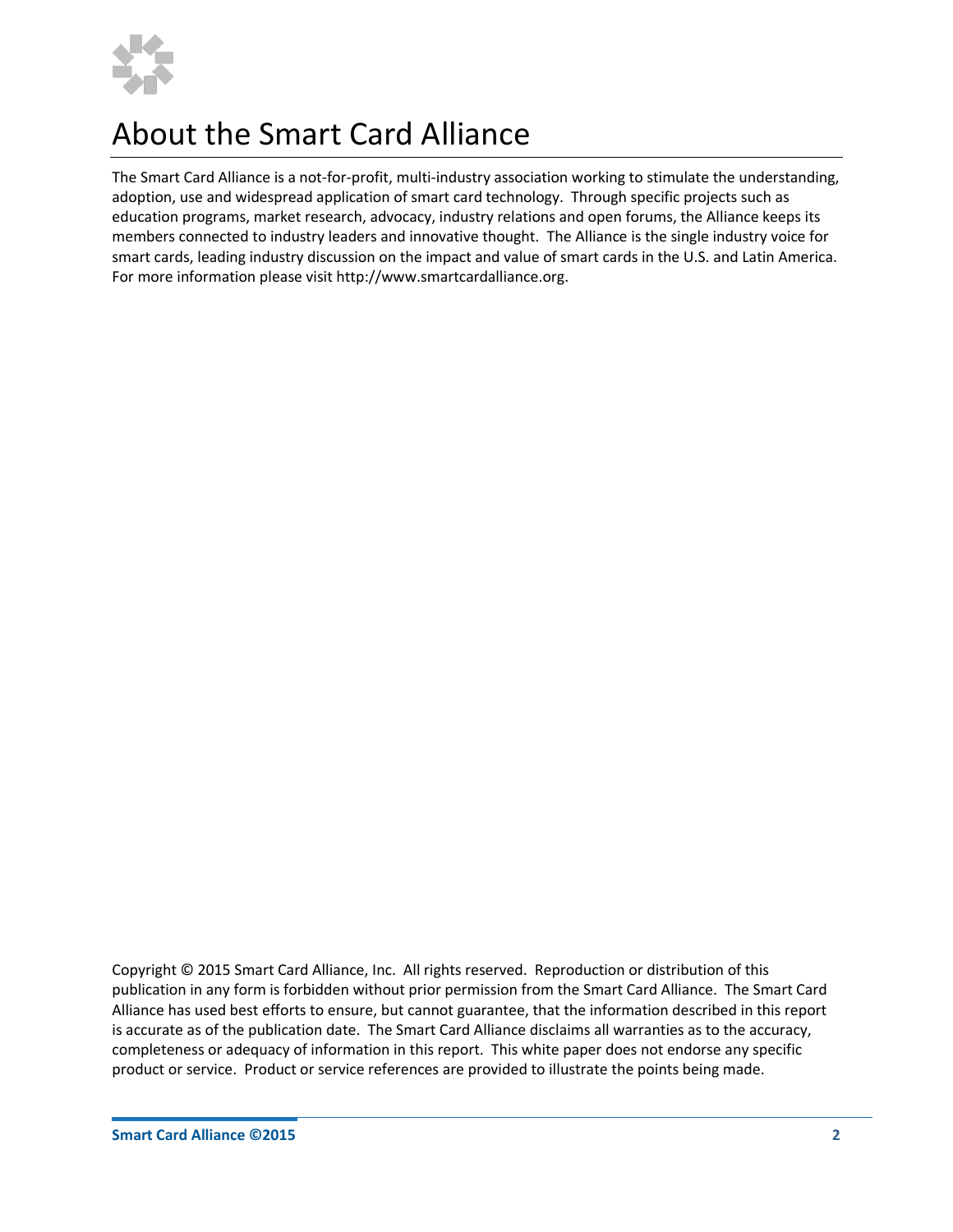

### **Table of Contents**

| $5 -$ |  |  |  |  |
|-------|--|--|--|--|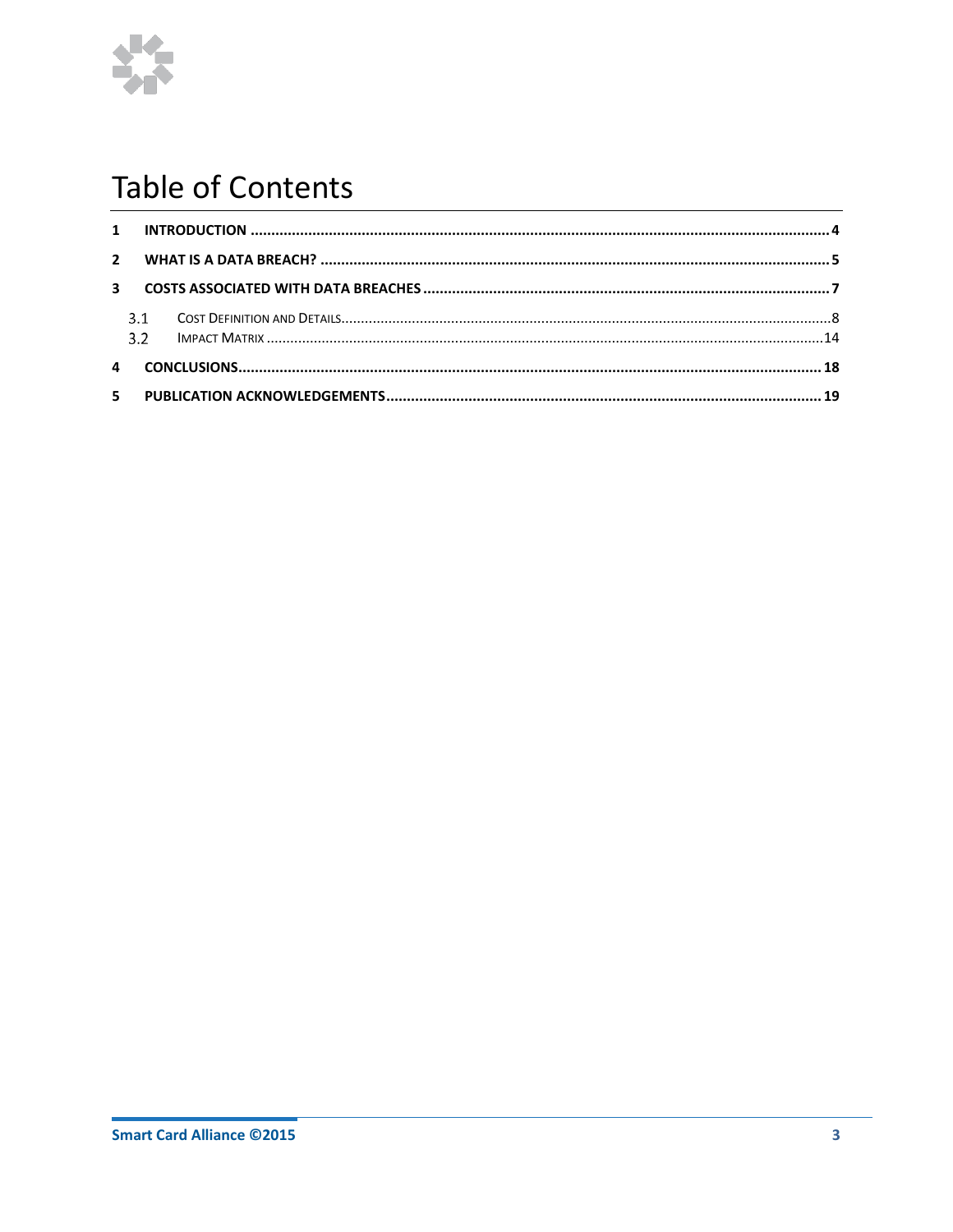

## <span id="page-3-0"></span>1 Introduction

As has been reported widely, data breaches are a growing problem globally, with every industry sector affected by breaches. This white paper was developed by the Smart Card Alliance Payments Council to focus on the costs that are relevant to payments industry stakeholders – issuers, merchants, acquirers and processors – and their cardholder customers. The white paper provides a resource that can be used by stakeholders to identify and estimate the total cost of a data breach.

"Nearly a billion records were compromised in 2014." *NetworkWorld, November 17, 2014*

"Target Says Credit Card Data Breach Cost It \$162M In 2013-14," *TechCrunch, February 25, 2015*

"The financial consequences of Anthem's massive data breach could reach beyond the \$100 million mark," *CNET, February 12, 2015*

The white paper includes the following topics:

- Definition of data breach
- Recent data breach statistics and reported costs
- Definition of both quantifiable and intangible costs that need to be considered when calculating the total cost of a data breach
- Identification of the stakeholder impact for different costs

**Smart Card Alliance**91 Clarksville Rd.inceton Junction, NJ 08550

Through an analysis of potential costs and use of the tools referenced in this white paper, payments industry stakeholders can understand the true impact a data breach might have on their organization. In addition, this can help organizations create the business case for developing a proactive data breach prevention strategy and for creating breach reaction tools.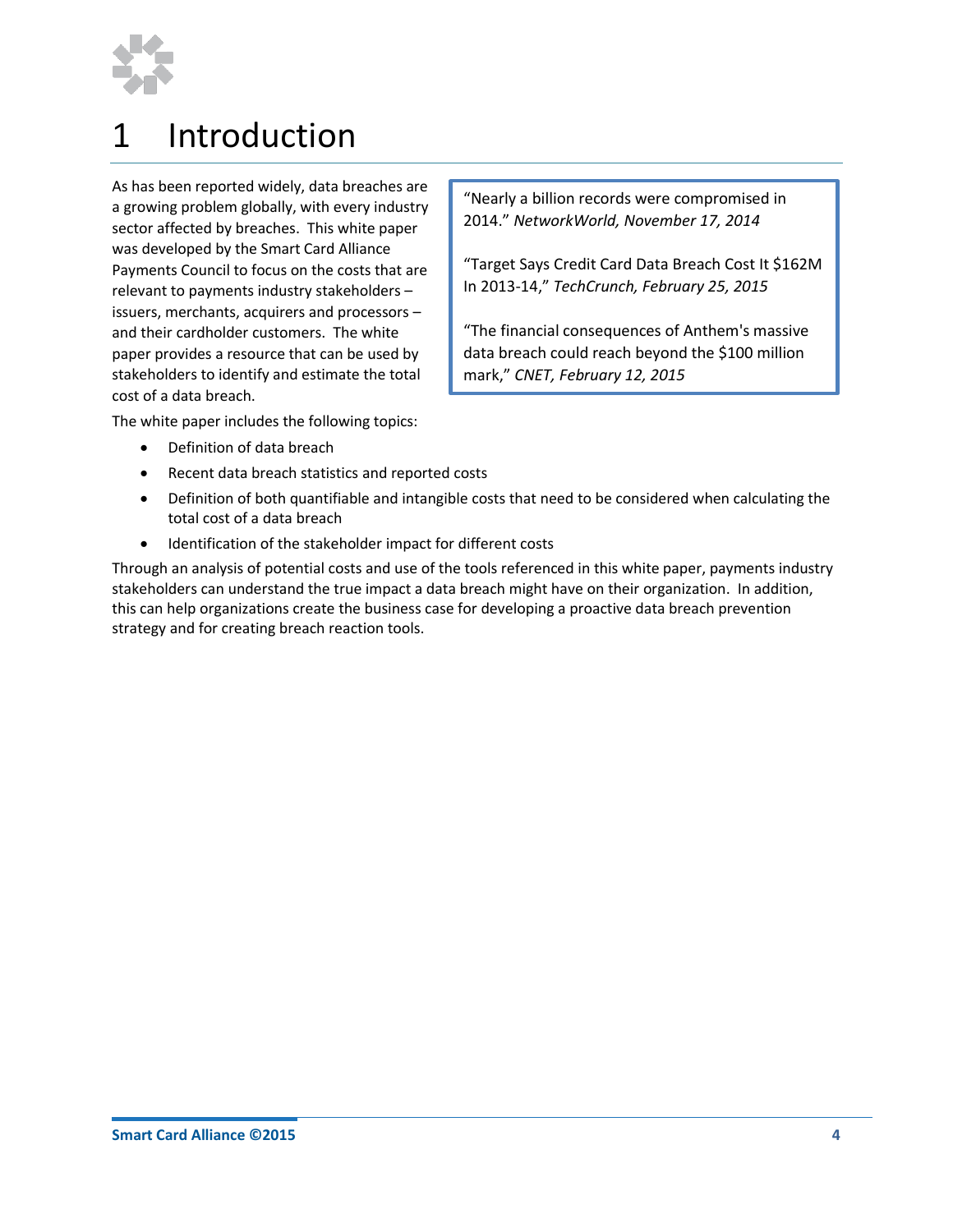

# <span id="page-4-0"></span>2 What Is a Data Breach?

ISO/IEC Standard 27040 defines a data breach as a "compromise of security that leads to the accidental or unlawful destruction, loss, alteration, unauthorized disclosure of, or access to protected data that is transmitted, stored, or otherwise processed." In other words, a data breach results in the intentional or unintentional loss of secure or personal information. Data breaches can involve any kind of data: financial information, individual identity information—even data that is considered to be intellectual property.

Data breaches typically result when an individual or group of individuals accesses a logical or physical infrastructure, including hard drives or database information that may be stored unencrypted. Bank card data breaches are usually achieved through one or more of the following:

- A skimming device
- Malware that infiltrates the computer system that manages or processes banking or personal information
- A phishing website
- Key logging to steal PIN data
- A listening device that taps into telephone lines to intercept unencrypted information
- Employee negligence
- **•** System failure

Most bank card data breaches are a result of skimming or a database compromise which can occur due to one of the methods listed above. Traditionally, skimming requires the installation of a physical device, most commonly at an unattended location, such as an ATM. A total of 87 percent of reported skimming attacks occurred at unattended ATMs.<sup>1</sup> Data can also be skimmed logically, using wireless Bluetooth devices or by replicating the database records that temporarily hold payment card data. Other recent major data breaches resulted from malware installed in backend computer systems or databases that access and copy valuable data to other systems. Regardless of the source, the data is sold to interested parties and used illegally.

Recent statistics on data breaches are startling:

- In the first 9 months of 2014, 904 million records were compromised in 1,922 confirmed incidents. Many of the incidents reported in 2014 involved record-setting amounts of data, including 20 incidents that compromised more than 1 million records each.<sup>2</sup>
- The number of U.S. data breaches tracked in 2014 hit a record high of 783 in 2014, according to a recent report by the Identity Theft Resource Center (ITRC) and sponsored by IDT911™. This represents a substantial hike of 27.5 percent over the number of breaches reported in 2013 and a significant increase of 18.3 percent over the previous high of 662 breaches tracked in 2010. The number of U.S. data breach incidents tracked since 2005 also hit a milestone of 5,029 reported data breach incidents, involving more than 675 million estimated records. This equated to 15 breaches each week in 2014. This press release even foretold 2015 with the statement, "Without a doubt,

**Smart Card Alliance**91 Clarksville Rd.inceton Junction, NJ 08550

 $\overline{a}$ 

<sup>1</sup> Verizon, *2014 Data Breach Investigations Report*. [http://www.verizonenterprise.com/DBIR/2014/reports/rp\\_dbir-2014-executive](http://www.verizonenterprise.com/DBIR/2014/reports/rp_dbir-2014-executive-summary_en_xg.pdf)[summary\\_en\\_xg.pdf.](http://www.verizonenterprise.com/DBIR/2014/reports/rp_dbir-2014-executive-summary_en_xg.pdf)

<sup>2</sup> Steve Ragan, "Nearly a billion records were compromised in 2014," *Network World*. http://www.networkworld.com/article/2848479/security0/nearly-a-billion-records-were-compromised-in-2014.html.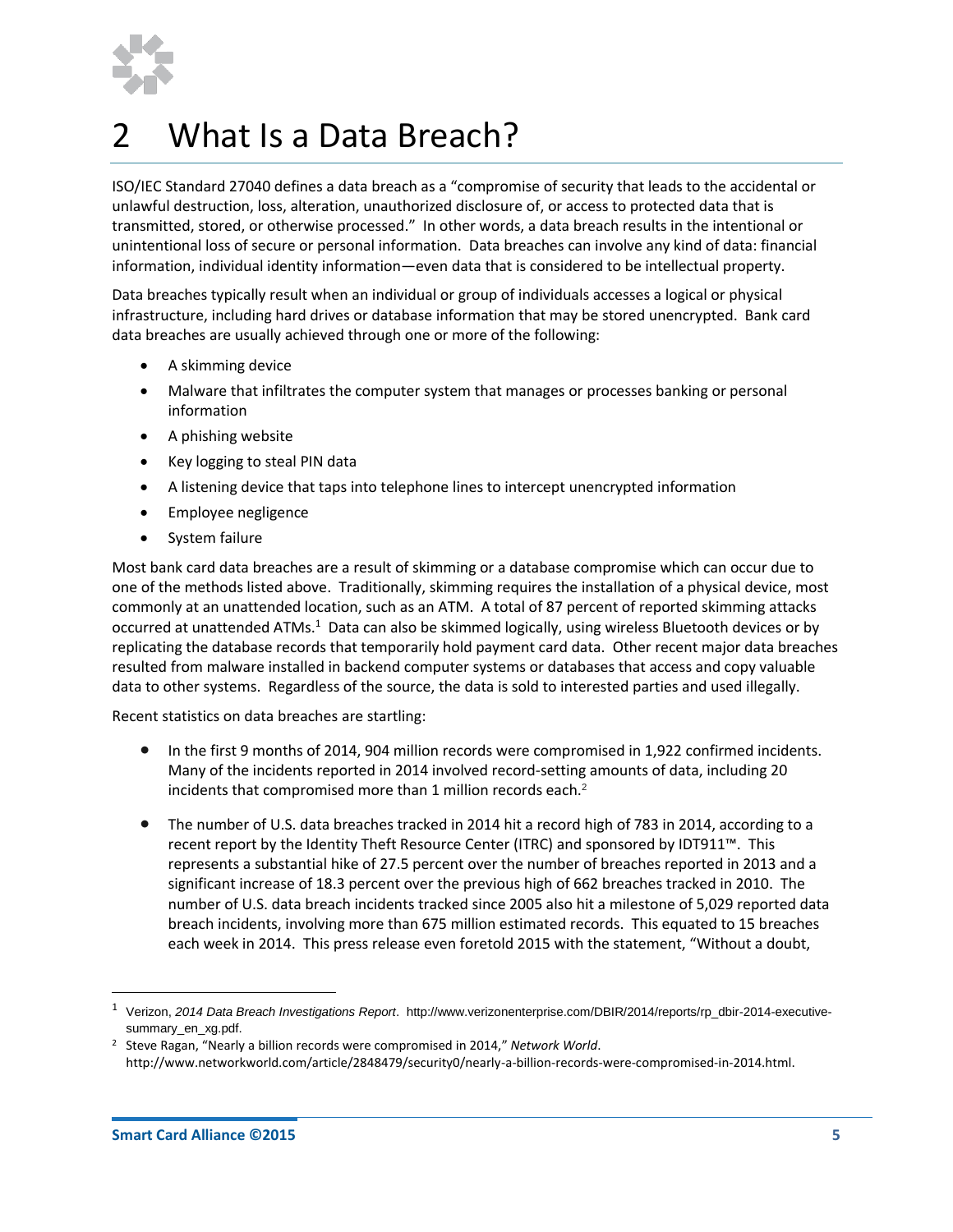

2015 will see more massive takedowns, hacks and exposure of sensitive personal information like we have witnessed in years past."<sup>3</sup>

• 2015 data through March 11, 2015 indicate 150 breaches and over 88 million records compromised.<sup>4</sup>

**Smart Card Alliance**91 Clarksville Rd.inceton Junction, NJ 08550

 $\overline{a}$ 

<sup>3</sup> http://www.idtheftcenter.org/ITRC-Surveys-Studies/2014databreaches.html

<sup>4</sup> http://www.idtheftcenter.org/images/breach/ITRCBreachStatsReportSummary2015.pdf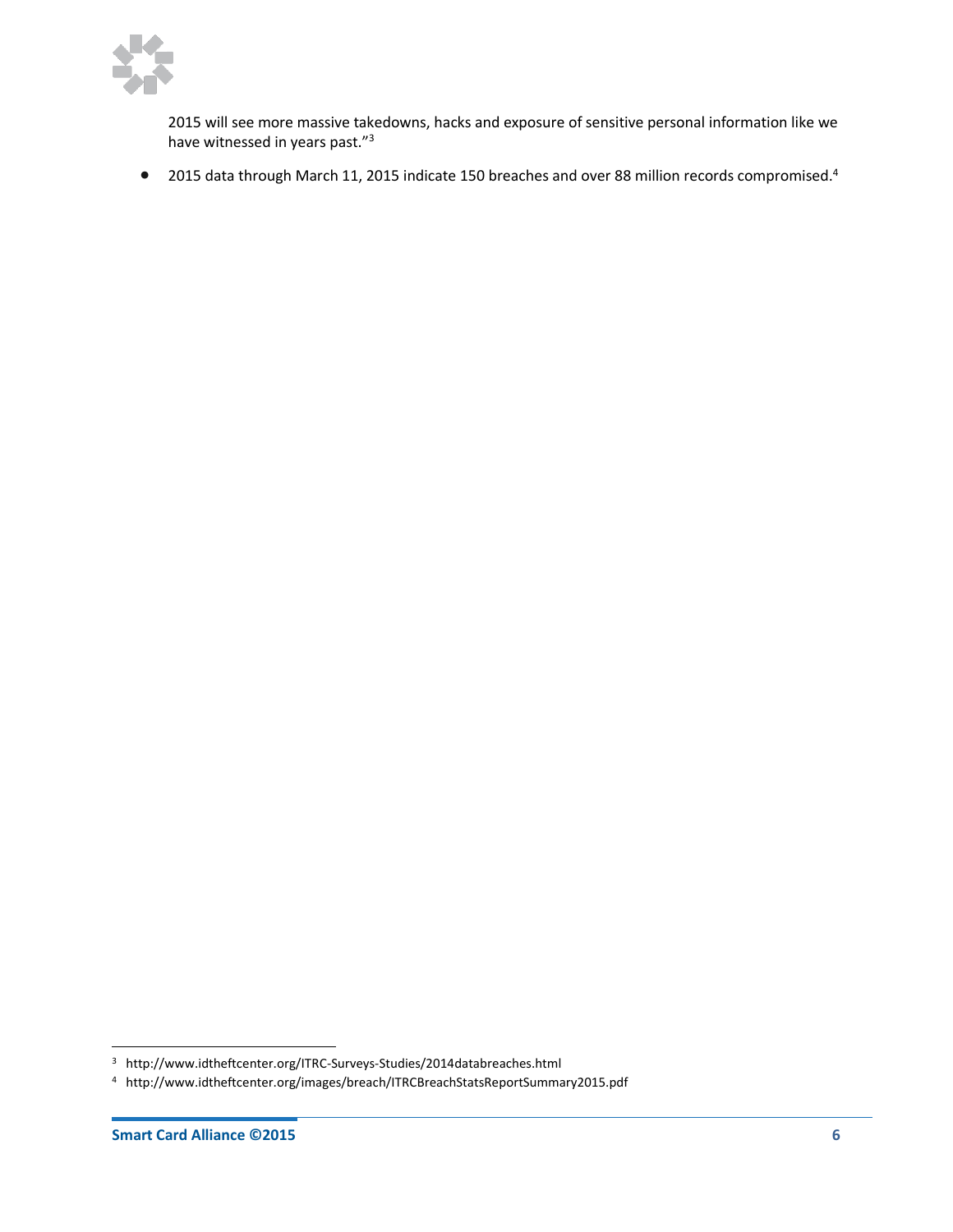

# <span id="page-6-0"></span>3 Costs Associated with Data Breaches

The costs of data breaches have also increased. The 2014 Ponemon Study cited that "the average cost for each lost or stolen record containing sensitive and confidential information increased from \$188 to \$201. The total average cost to involved organizations increased from \$5.4 million to \$5.9 million."<sup>5</sup> Their study, in its eleventh year, shows data from breaches occurring mostly in 2013. Cost per compromised record related to data breaches put financial services data breaches in the top five; health care, with a cost per compromised card of \$316, is number one.

Rising costs, coupled with steadily increasing incident reports, make awareness of the types of attacks and tools used to defend against such attacks imperative. Various statistics have been published on the cost of breaches.

- One statistic indicates that in Ohio, credit unions spent over \$1.3 million in the wake of the Home Depot data breach. The costs were mostly related to reissuance of cards and responding to fraudulent charges.<sup>6</sup> The same study reported that Alabama credit unions also posted over \$1 million in costs because of the Home Depot breach.
- The per-card-issued cost was \$8.02, which includes the costs of new cards, fraud, additional staffing, member notification, account monitoring, and more.<sup>7</sup>
- All told, the Home Depot and Target data breaches combined have cost credit unions and members nearly \$100 million dollars in the last year.<sup>8</sup>

The cost to merchants is also high. According to *USA Today*, "The company [Target] is still recovering financially. The breach has cost the company \$148 million, minus a \$38 million insurance payment. Profits for the first six months of their fiscal year were down 41% from the same period a year ago."<sup>9</sup>

The variance in the above examples illustrates the need for a standardized approach to calculating the true cost of data breaches.

This topic – exactly what costs should a company consider when calculating the total cost of a breach – is what brought this white paper to light. Costs will apply to some stakeholders and not to others. Also, some costs may be extremely difficult to quantify, like the cost of brand damage. Some of the costs associated with data breaches are well defined; others are somewhat challenging to capture fully.

Examples of costs that will be difficult to fully capture include:

- Recoupment of disputed transactions
- Intangible cost associated with card replacement
- Loss of existing customers or a decline in new customer acquisitions

- 6 "Ohio credit unions spend \$1.3 million on Home Depot data breach," *The Columbus Dispatch*, Nov. 3, 2014, [http://www.dispatch.com/content/stories/business/2014/11/03/ohio-credit-unions-spend-1-3-million-on-data-breach.html.](http://www.dispatch.com/content/stories/business/2014/11/03/ohio-credit-unions-spend-1-3-million-on-data-breach.html)
- <sup>7</sup> Lucy Berry, "What did Home Depot data breach cost Alabama credit unions? Nearly \$1M, survey says," Nov. 3, 2014, http://www.al.com/business/index.ssf/2014/11/what\_did\_massive\_home\_depot\_da.html.

 $\overline{a}$ <sup>5</sup> Ponemon Institute LLC, *2014 Cost of Data Breach Study: United States*, May 2014, http://essextec.com/sites/default/files/2014%20Cost%20of%20Data%20Breach%20Study.PDF.

<sup>8</sup> Michael Bridges, "Home Depot breach costs double the Target costs," LCSU (League of Southeastern Credit Unions) & Affiliates, http://www.lscu.coop/Communication-Press-Room/News-Feed/Top-Stories/Home-Depot-breach-costs-doublethe-Target-costs.

<sup>9</sup> Hadley Malcolm, "Target leaves breach behind this holiday season," *USA Today*, Oct. 21, 2014, http://www.usatoday.com/story/money/business/2014/10/21/target-holiday-plans/17663057/.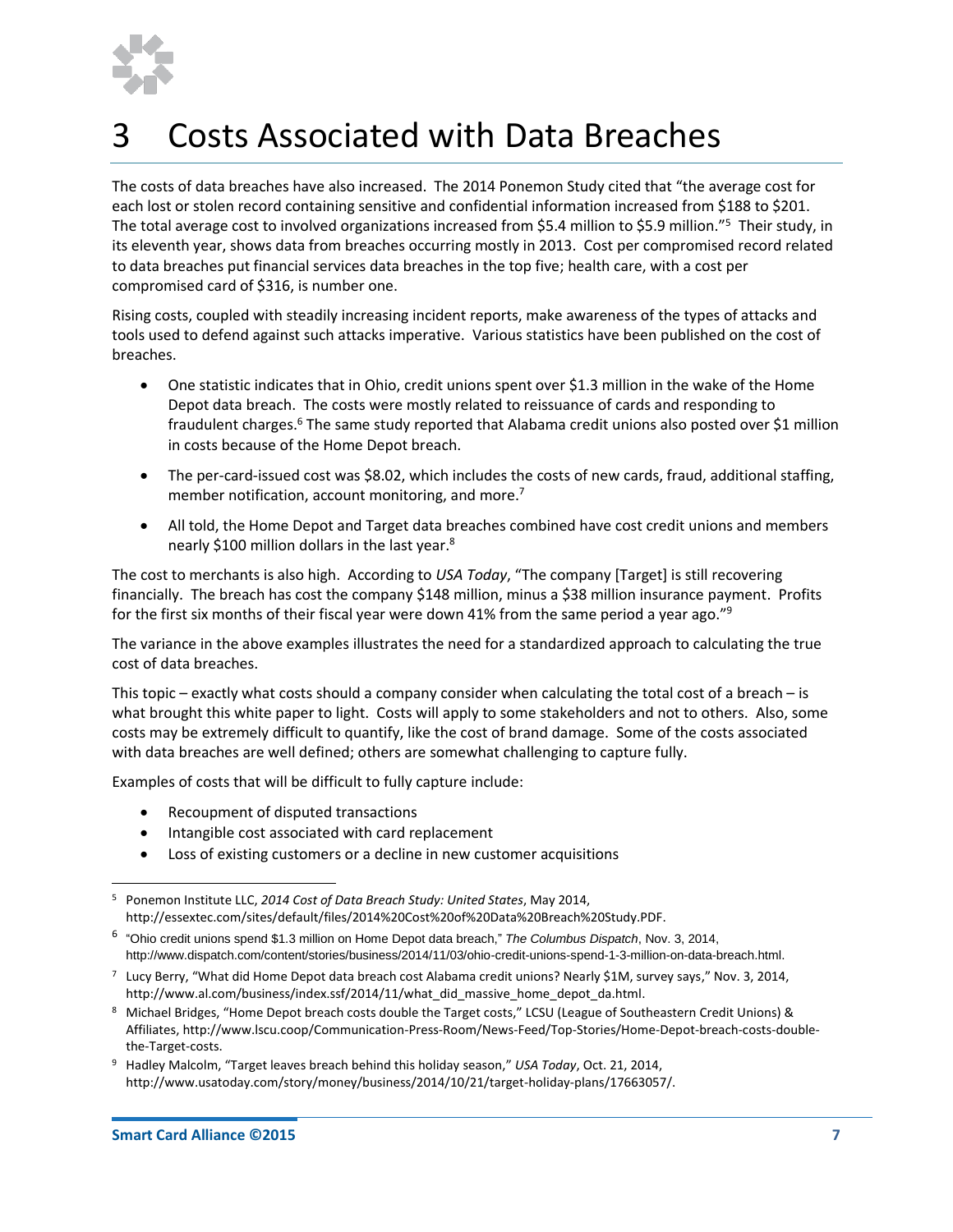

- Increased labor due to customer inquiries
- Legal fees
- Credit counseling for affected customers
- Promotional campaigns aimed at recovering customers and rebuilding trust/loyalty
- Contractual obligations to customers, partners, and others that include performance penalties that also result in audits

Costs can be increased if the breach involves any of the following:

- Engaging consultants to support the incident response team
- Replacing lost or stolen physical assets (devices)
- Notifying customers
- Handling third-party errors

Certain factors can decrease the costs associated with a data breach:

- A strong security posture (i.e., a proactive approach to preventing breaches)
- An in-place, reviewed incident response plan
- Chief information security officer (CISO) leadership

### <span id="page-7-0"></span>**Cost Definition and Details**

The first step in determining the true cost of a breach is to fully understand the breadth of costs to consider and use a standard definition of what should be included[. Table 1](#page-7-1) lists and defines the potential costs of a data breach. 10

<span id="page-7-1"></span>

| Cost          | <b>Description</b>                                                                                                                                                                                                                                                                                                                                                |
|---------------|-------------------------------------------------------------------------------------------------------------------------------------------------------------------------------------------------------------------------------------------------------------------------------------------------------------------------------------------------------------------|
| <b>Audits</b> | An audit is a systematic and independent examination of data, statements, records,<br>operations, and performances (financial or otherwise) of an enterprise for a stated<br>purpose. Costs may be incurred for any post-breach audits required by customers<br>or other organizations, including the costs of the annual PCI audits by stakeholders.             |
| <b>Brand</b>  | While a brand is defined as an intangible asset, it is often the most valuable asset<br>on a corporation's balance sheet. Brand owners manage their brands carefully to<br>create shareholder value, and brand valuation is an important management<br>technique that ascribes a money value to a brand. Breaches can damage the<br>company brand and reputation. |
| Call center   | A call center is centralized office used for the purpose of receiving or transmitting a<br>large volume of requests by telephone. Costs can include rescripting call screens<br>for employees, managing more or longer calls, and providing additional education<br>and training for employees.                                                                   |

#### **Table 1. Costs Applicable to Data Breaches**

**Smart Card Alliance**91 Clarksville Rd.inceton Junction, NJ 08550

 $\overline{a}$ 

<sup>&</sup>lt;sup>10</sup> Definitions from Wikipedia, updated with industry specific content or examples.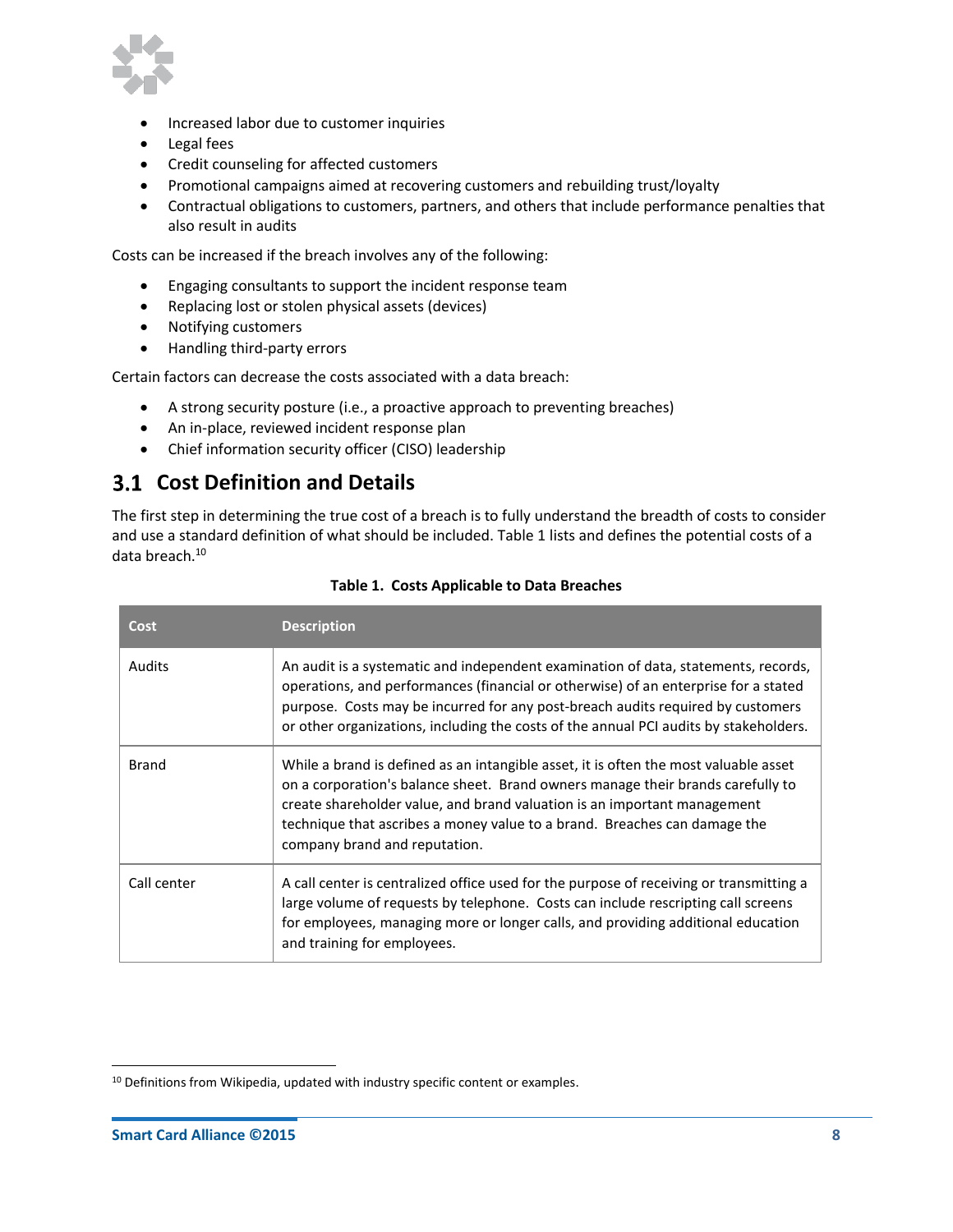

| Cost                                | <b>Description</b>                                                                                                                                                                                                                                                                                                                                                                                                                                                                                                                                                                                                                                                                                                                                                                                                                                                         |
|-------------------------------------|----------------------------------------------------------------------------------------------------------------------------------------------------------------------------------------------------------------------------------------------------------------------------------------------------------------------------------------------------------------------------------------------------------------------------------------------------------------------------------------------------------------------------------------------------------------------------------------------------------------------------------------------------------------------------------------------------------------------------------------------------------------------------------------------------------------------------------------------------------------------------|
| Card reissuance                     | Direct costs include getting a replacement card to the cardholder: purchasing the<br>card plastic, personalizing the card, and delivering the card to the cardholder (e.g.,<br>insert and postage costs). Ancillary costs include the management of the<br>reissuance process with vendors, rush fees for faster production, overnight delivery<br>fees for some cardholders, and other charges.                                                                                                                                                                                                                                                                                                                                                                                                                                                                           |
| Chargebacks                         | A chargeback is initiated when a cardholder formally disputes a transaction, stating<br>that they do not recognize the transaction or that the merchant did not live up to<br>their obligation. The chargeback process is guided by payment network<br>regulations. Typically a merchant would be required to supply proof, such as a<br>signature, that the customer did indeed make the transaction. If the dispute is<br>resolved in favor of the merchant, the cardholder is obligated to pay the charge.<br>Otherwise the transaction is charged back to the merchant. Time is required for<br>issuer employees to work with merchants and cardholders to review and process<br>chargeback transactions. The chargeback process involves costs to the issuer,<br>acquirers and merchants. Chargebacks may be a source of irritation and brand<br>damage to customers. |
| Communications                      | Communication costs are spread throughout a variety of areas. Each stakeholder<br>must take time to understand the required communications and their costs. For<br>example, for issuers this cost can include sending notices and updating call center<br>and front line staff and websites. For merchants, this cost can include media and e-<br>mail communications to customers. Stakeholders should assess who must be<br>communicated with and what costs will be incurred.                                                                                                                                                                                                                                                                                                                                                                                           |
| Criminal pursuit and<br>prosecution | The cause of the breach must be investigated to determine who was responsible.<br>Once a perpetrator is found, there are also costs of prosecution. These costs may<br>be shared between merchants, financial Institutions, payment brands, and other<br>parties.                                                                                                                                                                                                                                                                                                                                                                                                                                                                                                                                                                                                          |
| Credibility                         | Credibility involves the objective and subjective components that contribute to the<br>believability of a source or message. Credibility has two key components:<br>trustworthiness and expertise. Data breaches can create consumer unease with<br>merchants and issuers. Damage to credibility should be calculated in the cost of<br>brand damage.                                                                                                                                                                                                                                                                                                                                                                                                                                                                                                                      |
| Credit monitoring                   | Credit monitoring can help detect credit-related fraud and identity theft, typically<br>providing regular access to an individual's credit history, alerts of critical changes to<br>the credit history, and additional services. After a data breach, companies may<br>offer credit monitoring services on a subscription basis to affected cardholders; the<br>breached party will typically pay to provide this service to affected cardholders for<br>a period of at least one year.                                                                                                                                                                                                                                                                                                                                                                                   |
| Credit rating                       | A breach may impact an organization's credit rating, affecting their ability to raise<br>new funds, and may inhibit new investment opportunities.                                                                                                                                                                                                                                                                                                                                                                                                                                                                                                                                                                                                                                                                                                                          |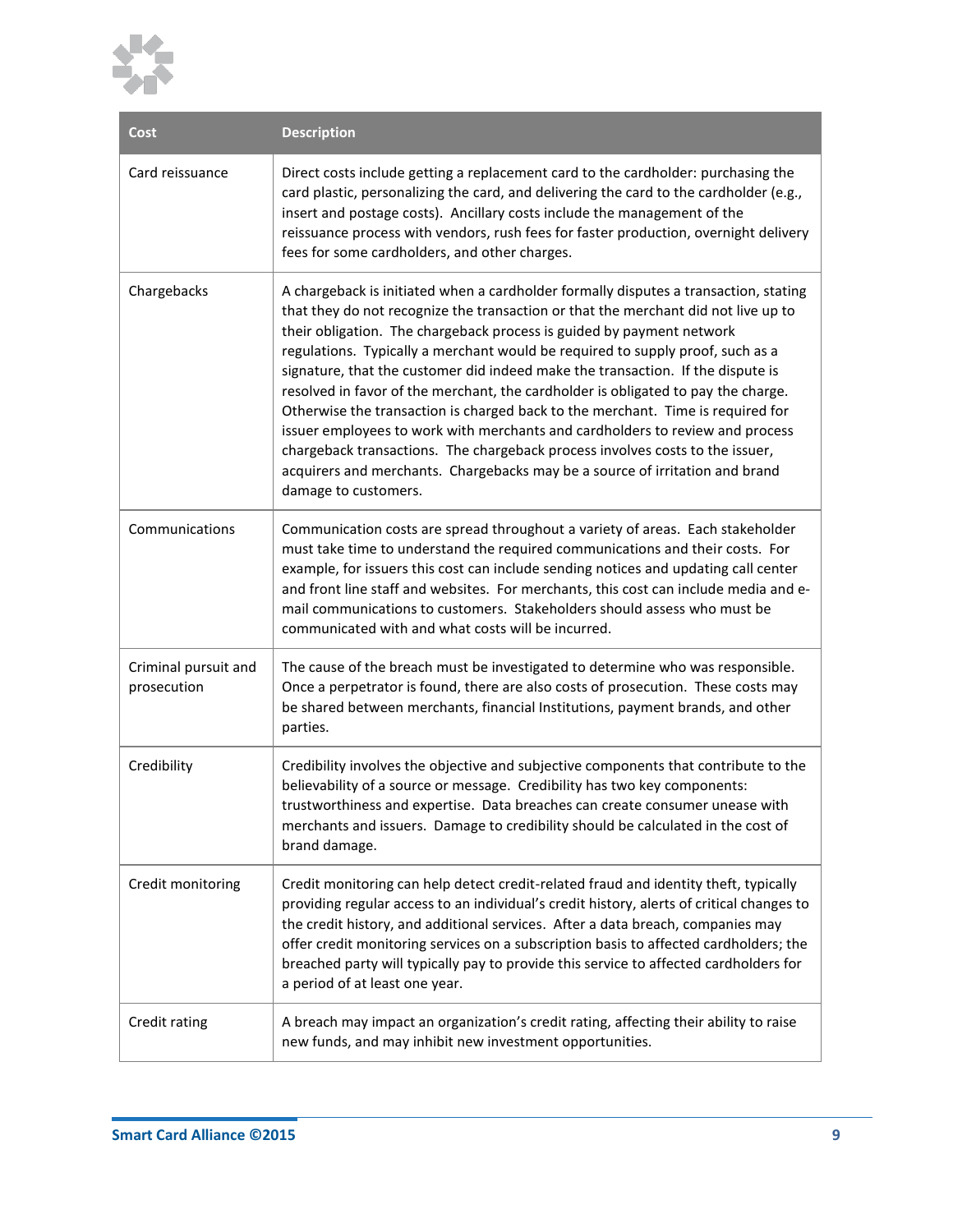

| Cost                            | <b>Description</b>                                                                                                                                                                                                                                                                                                                                                                                                                                                                                                                                                                                                                                                                                  |
|---------------------------------|-----------------------------------------------------------------------------------------------------------------------------------------------------------------------------------------------------------------------------------------------------------------------------------------------------------------------------------------------------------------------------------------------------------------------------------------------------------------------------------------------------------------------------------------------------------------------------------------------------------------------------------------------------------------------------------------------------|
| Customer pain                   | This is a catchall category for any issues the consumer is experiencing because of<br>the data breach: for example, having no card to use for purchases; ordering<br>something with a card that was in a system that is now cancelled; moving recurring<br>payment transactions to a different card; working with issuers on chargebacks; and<br>dealing with other pain inflicted by this inconvenience.                                                                                                                                                                                                                                                                                           |
| <b>Customer service</b>         | This is a catchall category for the costs incurred by customer-facing staff across an<br>organization to handle consumers after a breach has occurred. This includes the<br>"good will" activity that needs to occur to appease the customer and retain the<br>customer relationship and loyalty, which can affect brand equity as well. Call<br>center costs can be included or calculated separately. This cost can include extra<br>staffing to work with consumers.                                                                                                                                                                                                                             |
| Declined<br>transactions        | Declined transactions can result from tightened fraud scoring rules in the wake of a<br>breach or from a card being shut down by the issuer due to a data breach. Each<br>transaction processed generates a fee to the merchant from the acquirer and/or<br>payment brands. When a cardholder uses a card and the transaction is declined,<br>the merchant is still charged to process the transaction. The consumer also is<br>inconvenienced in not being able to pay using the preferred method of payment<br>and may lose rewards or loyalty points. Declined transactions can also influence<br>brand equity for any companies that the consumer perceives are involved in the<br>transaction. |
| <b>Educational outreach</b>     | A breached organization may invest or may be required to invest in new<br>educational outreach programs to raise awareness of security threats and/or<br>improve its public image.                                                                                                                                                                                                                                                                                                                                                                                                                                                                                                                  |
| Equipment and<br>system updates | POS equipment and/or back-end systems will need to be updated to incorporate<br>new security solutions.                                                                                                                                                                                                                                                                                                                                                                                                                                                                                                                                                                                             |
| <b>Executive time</b>           | This is the cost of the mind share spent by executive leadership thinking about,<br>planning and responding to a breach. This cost can also include time allocated for<br>government reviews, internal discussions, public relations efforts, audits, and<br>vulnerability assessment reviews.                                                                                                                                                                                                                                                                                                                                                                                                      |
| <b>Expedited shipping</b>       | Shipping costs can increase, depending on how an issuer sends cards to consumers<br>and whether shipping must be expedited. Additional costs can range from \$10 to<br>\$30 per person for domestic deliveries and up to \$200 for International deliveries.                                                                                                                                                                                                                                                                                                                                                                                                                                        |
| Fees/fines                      | Under some contractual relationships, a party or a party's service provider agrees<br>to pay a noncompliance fee if noncompliance is discovered as part of a data breach<br>investigation.                                                                                                                                                                                                                                                                                                                                                                                                                                                                                                          |
| Forensic audit                  | Forensic audits examine and evaluate a firm's or individual's financial information<br>for use as evidence in court. A forensic audit can be conducted in order to<br>prosecute a party for fraud, embezzlement, or other financial crimes.                                                                                                                                                                                                                                                                                                                                                                                                                                                         |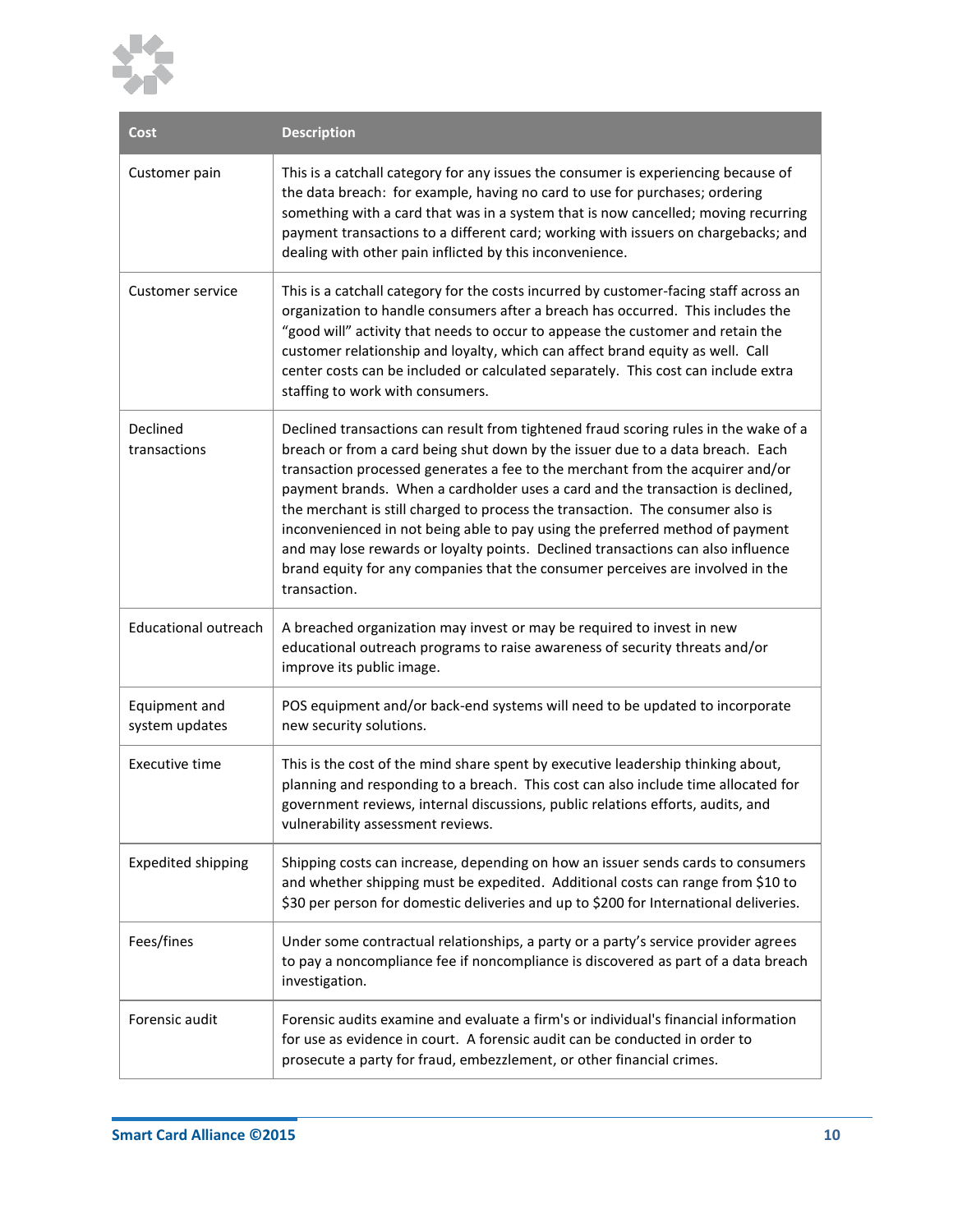

| Cost                                   | <b>Description</b>                                                                                                                                                                                                                                                                                                                                                                                                                                                                                                                                                                                                                                                                                                                                                                                                                                                                                         |
|----------------------------------------|------------------------------------------------------------------------------------------------------------------------------------------------------------------------------------------------------------------------------------------------------------------------------------------------------------------------------------------------------------------------------------------------------------------------------------------------------------------------------------------------------------------------------------------------------------------------------------------------------------------------------------------------------------------------------------------------------------------------------------------------------------------------------------------------------------------------------------------------------------------------------------------------------------|
| Fraud analysis                         | This cost is incurred if cardholders have to review transactions with the issuer to<br>determine which transactions are fraudulent. This is the cost of case management<br>for high risk transactions.                                                                                                                                                                                                                                                                                                                                                                                                                                                                                                                                                                                                                                                                                                     |
| Fraud response<br>planning             | These are the costs incurred by the issuer to determine a reissuance strategy and<br>tag affected cards, manage communication, and reach affected customers.                                                                                                                                                                                                                                                                                                                                                                                                                                                                                                                                                                                                                                                                                                                                               |
| Fraud scoring                          | Fraud scoring calculates the riskiness of authorizing a payment, or, for e-commerce<br>merchants, accepting an order. Banks and merchants use transaction data and<br>history along with rules and analytical tools to predict the likelihood that a<br>transaction is fraudulent, and then determine whether to approve, decline or<br>review the transaction. Fraud scoring generally identifies transactions that appear<br>to be uncharacteristic of a customer's behavior, occur in a risky geography,<br>encompass fraud-prone merchandise or merchants, have suspicious IP or email<br>addresses, have mismatched billing and delivery physical addresses, or follow some<br>new suspicious pattern. As a result of the fraud score, merchants may attempt to<br>verify addresses or card verification value. After a data breach, merchants and<br>issuers may need to update the scoring process. |
| Generation of card<br>reissuance files | This is the cost to the issuer to generate card reissuance files and generate new<br>primary account numbers (PANs). The PANs are used to create an embossing file<br>that is sent to the card personalization center for production. After this process,<br>issuers would also have the card reissuance cost defined above.                                                                                                                                                                                                                                                                                                                                                                                                                                                                                                                                                                               |
| Goodwill                               | This is described as the value of a business entity not directly attributable to its<br>assets or liabilities. In the case of a data breach, a company could have an increase<br>in negative media attention that could impact the value of the company's goodwill.                                                                                                                                                                                                                                                                                                                                                                                                                                                                                                                                                                                                                                        |
| Human resources                        | Human resources must address staffing issues raised by responding to a breach,<br>including re-hiring staff or temporarily staffing certain customer-facing areas.                                                                                                                                                                                                                                                                                                                                                                                                                                                                                                                                                                                                                                                                                                                                         |
| Insurance fees                         | After a breach, insurance claims can be filed by the policy holder (e.g., merchant<br>breached), which can result in increased fees when the policy is renewed. Insurers<br>may also raise fees across a segment of policy holders.                                                                                                                                                                                                                                                                                                                                                                                                                                                                                                                                                                                                                                                                        |
| <b>Issuer fees</b>                     | Issuers may charge cardholder fees as a result of fraudulent activity. For example,<br>if the fraud involves a debit card, cardholders may incur insufficient fund fees or<br>overdraft protection fees. These fees would have to be refunded to the<br>cardholder, resulting in manual effort and rework on the part of the issuer. If not<br>handled correctly this can be a significant source of anxieity and irritation for<br>cardholders, resulting in further brand damage.                                                                                                                                                                                                                                                                                                                                                                                                                        |
| <b>IT costs</b>                        | If the IT system is found to represent a risk during breach investigation, there can<br>be costs to review and fix the issues. These costs can include the costs of any<br>auditing or monitoring that should have been done prior to the breach.                                                                                                                                                                                                                                                                                                                                                                                                                                                                                                                                                                                                                                                          |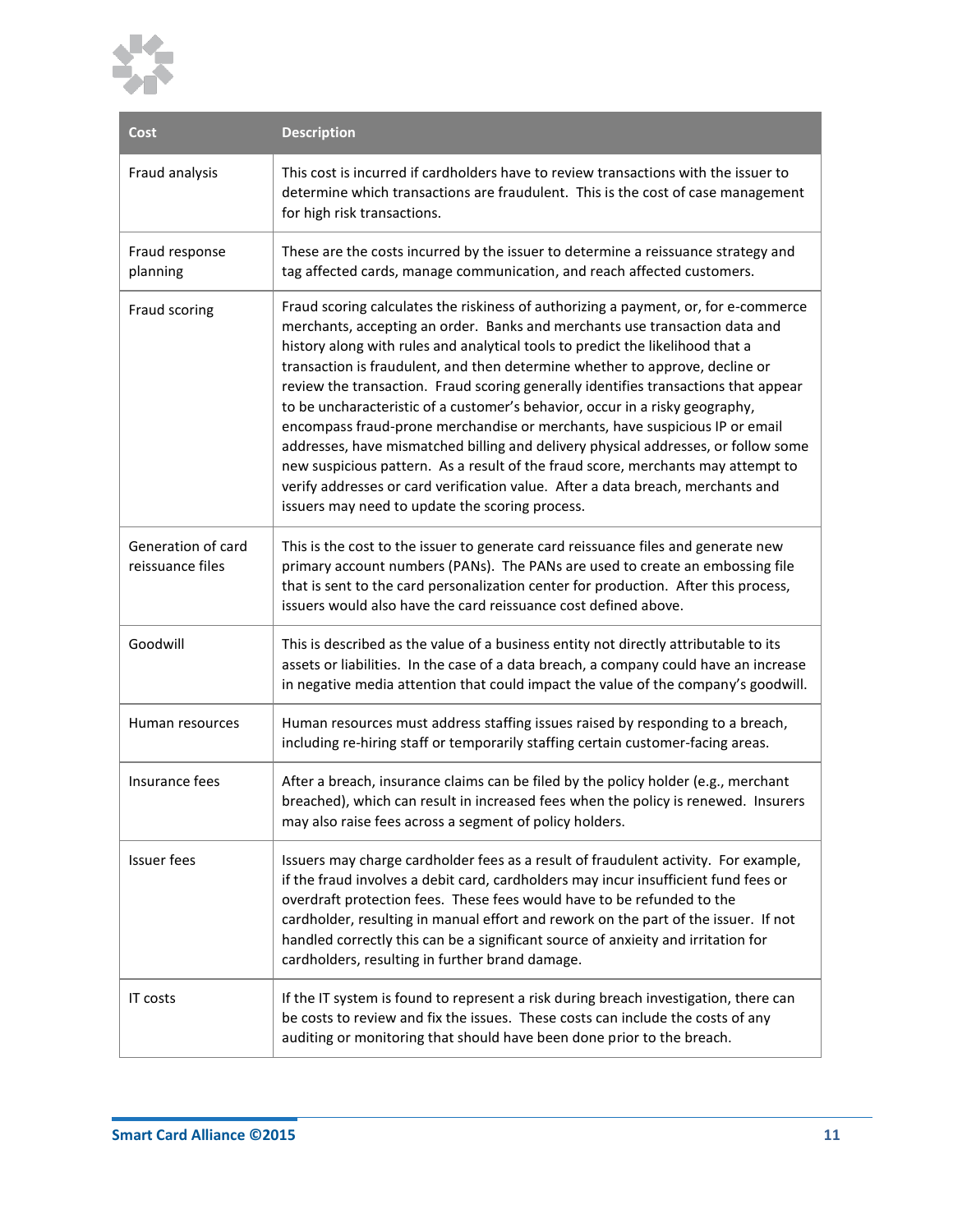

| <b>Cost</b>                                         | <b>Description</b>                                                                                                                                                                                                                                                                                                                                                                                                                                                                                                                                                     |  |  |  |  |  |
|-----------------------------------------------------|------------------------------------------------------------------------------------------------------------------------------------------------------------------------------------------------------------------------------------------------------------------------------------------------------------------------------------------------------------------------------------------------------------------------------------------------------------------------------------------------------------------------------------------------------------------------|--|--|--|--|--|
| Law enforcement                                     | These are the costs to government agencies that investigate the breach and<br>prosecute the fraudsters.                                                                                                                                                                                                                                                                                                                                                                                                                                                                |  |  |  |  |  |
| Legal fees                                          | History shows that after a breach, multiple lawsuits may be filed. The cost of filing<br>lawsuits and defending against lawsuits should be considered in any cost<br>calculation of a data breach; they can be quite substantial.                                                                                                                                                                                                                                                                                                                                      |  |  |  |  |  |
| Liability for cost of<br>fraudulent<br>transactions | Currently, issuers are mainly responsible for the costs of the card-present<br>fraudulent transactions, while merchants are generally responsible for card-not-<br>present transactions. After the EMV fraud liability shift date, these costs could be<br>transferred to the weakest link in the payment chain, based on payment brand<br>guidelines.                                                                                                                                                                                                                 |  |  |  |  |  |
| Loss of spend                                       | There is a time period after a breach but before an affected cardholder receives a<br>new card during which loss of consumer spend can occur. For merchants, a<br>cardholder may not know that the card has been turned off or may not have<br>another payment vehicle to use to make a purchase. Another consideration for a<br>merchants involved in data breaches is the potential decline in transaction volume<br>resulting from bad publicity. For issuers, there is an interchange fee loss if the<br>consumer uses another payment vehicle to make a purchase. |  |  |  |  |  |
| Loss of "top of<br>wallet" status                   | Issuers focus on making their card product the payment vehicle of choice for<br>consumers. Any impact on the usability of the card can damage the top of wallet<br>status.                                                                                                                                                                                                                                                                                                                                                                                             |  |  |  |  |  |
| Lost revenue                                        | Any stakeholder in the payment ecosystem can lose revenue due to consumer and<br>issuer response to a breach.                                                                                                                                                                                                                                                                                                                                                                                                                                                          |  |  |  |  |  |
| Market valuation                                    | A breach may have impact on the market valuation (i.e., stock price) of the<br>breached organization and require increased focus on investor relations.                                                                                                                                                                                                                                                                                                                                                                                                                |  |  |  |  |  |
| Merchant staff time                                 | Merchants will need to dedicate staff to handle calls and customer requests,<br>respond to investigators' questions, and inform employees after a breach occurs<br>that could originate in their system.                                                                                                                                                                                                                                                                                                                                                               |  |  |  |  |  |
| New staff                                           | Stakeholders in the payment ecosystem may need to add fraud- and risk-<br>management staff and may have management changes and reorganization.                                                                                                                                                                                                                                                                                                                                                                                                                         |  |  |  |  |  |
| Opportunity cost                                    | Handling a breach requires attention from the entire organization, which distracts<br>from day-to-day operations, pre-breach priorities and other business opportunities.                                                                                                                                                                                                                                                                                                                                                                                              |  |  |  |  |  |
| Penalties                                           | See fees/fines.                                                                                                                                                                                                                                                                                                                                                                                                                                                                                                                                                        |  |  |  |  |  |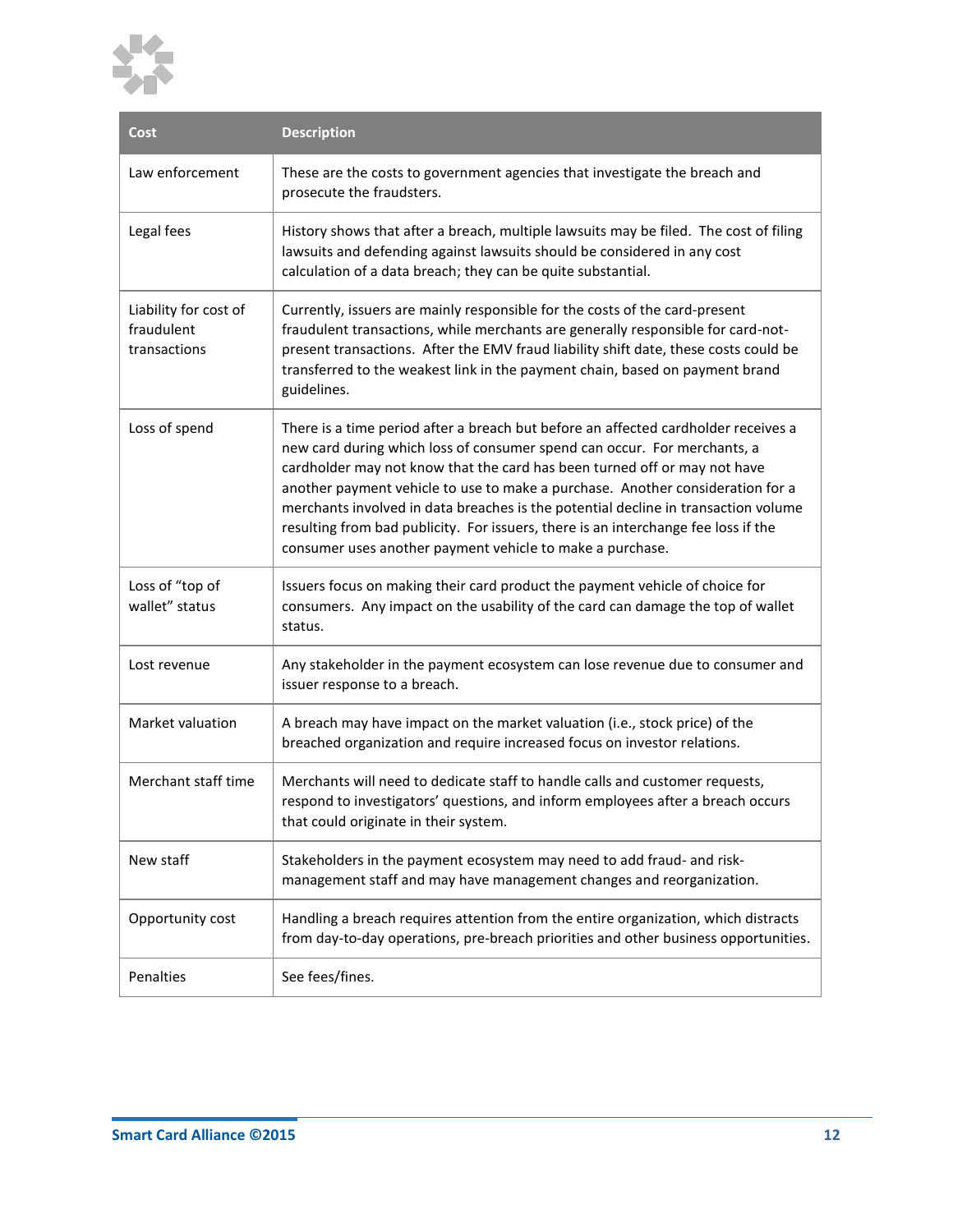

| <b>Cost</b>                                               | <b>Description</b>                                                                                                                                                                                                                                                                                                                                                                                                                                                                                                                                                                                                                                                                                                              |
|-----------------------------------------------------------|---------------------------------------------------------------------------------------------------------------------------------------------------------------------------------------------------------------------------------------------------------------------------------------------------------------------------------------------------------------------------------------------------------------------------------------------------------------------------------------------------------------------------------------------------------------------------------------------------------------------------------------------------------------------------------------------------------------------------------|
| Penetration test                                          | A penetration test simulates an attack with a specific goal, like accessing personal<br>account data behind a firewall. A typical goal could be to access the contents of the<br>customer database on the internal network. The deliverable for a penetration test<br>is a report of how security was breached in order to reach the agreed-upon goal<br>(and often how to remediate).                                                                                                                                                                                                                                                                                                                                          |
| PR and marketing<br>efforts                               | When a breach announcement identifies a potentially liable party, that party will<br>need PR and marketing efforts to retain customer support and minimize reduction<br>in sales volumes.                                                                                                                                                                                                                                                                                                                                                                                                                                                                                                                                       |
| Recurring payment<br>changes                              | Cardholders who have set up recurring transactions on a payment card will need to<br>contact the merchant that receives the payment and update the payment card<br>data. There is time involved for the cardholder and potentially an annoyance factor<br>if a cardholder forgets to update a payment. Additional time and expense can be<br>required to address issues that result from missed payments, such as late fees or<br>service cancellations. Merchants with large numbers of recurring payments may<br>incur costs to identify and contact customers who have not updated their data.<br>Issuers may see long term revenue reduction if consumers move their recurring<br>payments to a different issuer's product. |
| Relationships with<br>regulators and<br>business partners | A breached organization will have to invest effort to satisfy regulators and business<br>partners and demonstrate progress to retain security certifications.                                                                                                                                                                                                                                                                                                                                                                                                                                                                                                                                                                   |
| Scrubbing customer<br>files                               | Issuers incur costs to identify affected customers, scrub data records to determine<br>the extent of fraudulent activity, and eliminate unaffected customers to create a<br>list of customers to whom new cards must be reissued. This is related to the cost of<br>generating card reissuance files.                                                                                                                                                                                                                                                                                                                                                                                                                           |
| Settlement fees                                           | These are the payments required after settlement of lawsuits.                                                                                                                                                                                                                                                                                                                                                                                                                                                                                                                                                                                                                                                                   |
| System outages                                            | During breach recovery, system outages may be necessary to resolve identified<br>issues. Costs associated with upgrades should be included in IT costs, but down<br>time also needs to be accounted for.                                                                                                                                                                                                                                                                                                                                                                                                                                                                                                                        |
| Training                                                  | Stakeholders who are liable for a breach will typically implement new policies<br>governing security or compliance or both. Employee training will be required.<br>Parties affected by the breach also incur training costs when new processes or<br>procedures are implemented in response to the data breach.                                                                                                                                                                                                                                                                                                                                                                                                                 |
| Security upgrades                                         | Security upgrade costs can include the indirect cost of upgrading security policies,<br>defenses, or technologies in reaction to a breach or a regulatory threat.                                                                                                                                                                                                                                                                                                                                                                                                                                                                                                                                                               |
| Vulnerability<br>assessment                               | A vulnerability assessment identifies, quantifies, and prioritizes (or ranks)<br>the vulnerabilities in a system. Such an assessment is designed to yield a prioritized<br>list of vulnerabilities.                                                                                                                                                                                                                                                                                                                                                                                                                                                                                                                             |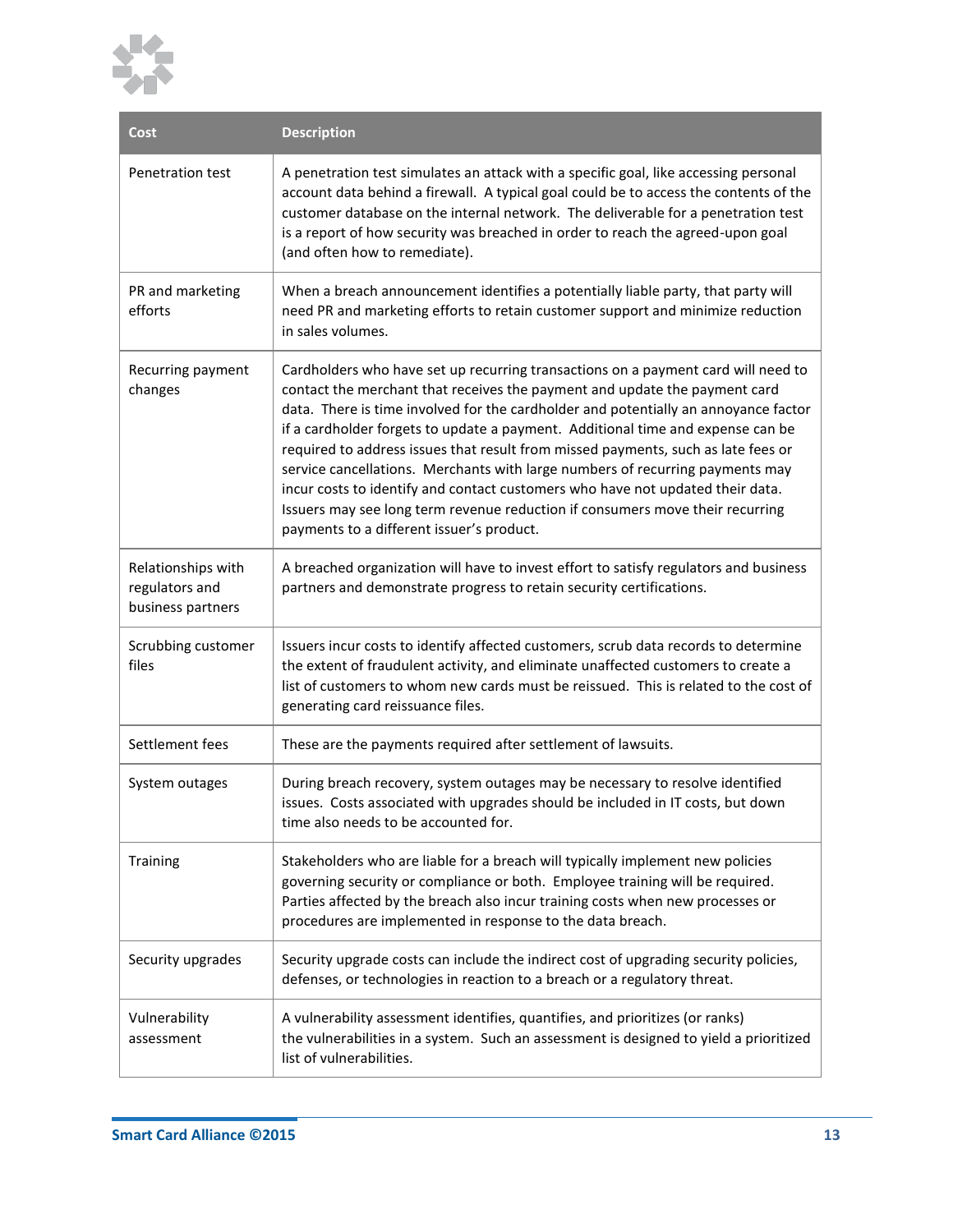

### <span id="page-13-0"></span>**3.2 Impact Matrix**

The second step in the process is to determine which stakeholder group the company falls into or whether a cost model should be created. This white paper breaks costs into those experienced by acquirers, merchants, issuers, cardholders, payment brands and others. The matrix took into account the following for each stakeholder.

- Acquirer. Each time someone uses a debit or credit card, the service of an acquirer is used. The acquirer processes credit or debit transactions on behalf of a merchant and then settles approved transactions, by placing funds into the sellers' account.
- Merchant. This is the seller in a transaction. The merchant can be a brick-and-mortar business or an Internet business. A merchant is basically anyone who trades goods or services in exchange for payment.
- Issuer. The issuer is the company that provides a credit, debit or prepaid payment card to a cardholder.
- Cardholder. This is the user of the payment medium who could be impacted by a data breach.
- Payment brand. This is the payment network whose brand appears on the payment card.
- Other. This category includes other stakeholders that could be impacted but are not considered the main focus on this white paper. This can include law enforcement, government agencies and insurance companies, to name a few.

After the stakeholder group is determined, the impact matrix i[n Table 2](#page-13-1) below can be used to determine the costs that should be considered when calculating the true cost of a breach. Please note that just because the matrix doesn't indicate a cost relates to a specific stakeholder group, it may apply and should be included in the calculation.

<span id="page-13-1"></span>

| <b>Cost</b>                         | <b>Acquirer</b> | <b>Merchant</b> | <b>Issuer</b> | Card-<br>holder | <b>Payment</b><br><b>Brand</b> | <b>Other</b> |
|-------------------------------------|-----------------|-----------------|---------------|-----------------|--------------------------------|--------------|
| Audits                              | $\checkmark$    | ✓               | ✓             |                 | ✓                              | ✓            |
| <b>Brand</b>                        | ✓               | ✓               | ✓             |                 | ✓                              |              |
| Call center                         | $\checkmark$    | ✓               | ✓             |                 |                                | ✓            |
| Card reissuance                     |                 | ✓               | ✓             | $\checkmark$    |                                |              |
| Chargebacks                         | $\checkmark$    | ✓               | ✓             | $\checkmark$    |                                | ✓            |
| Communications                      | $\checkmark$    | ✓               | ✓             |                 | ✓                              |              |
| Criminal pursuit<br>and prosecution |                 | ✓               | ✓             | $\checkmark$    |                                |              |
| Credibility                         | ✓               | ✓               | ✓             |                 | ✓                              | ✓            |

**Smart Card Alliance**91 Clarksville Rd.inceton Junction, NJ 08550

#### **Table 2. Impact of Data Breach Costs on Stakeholders**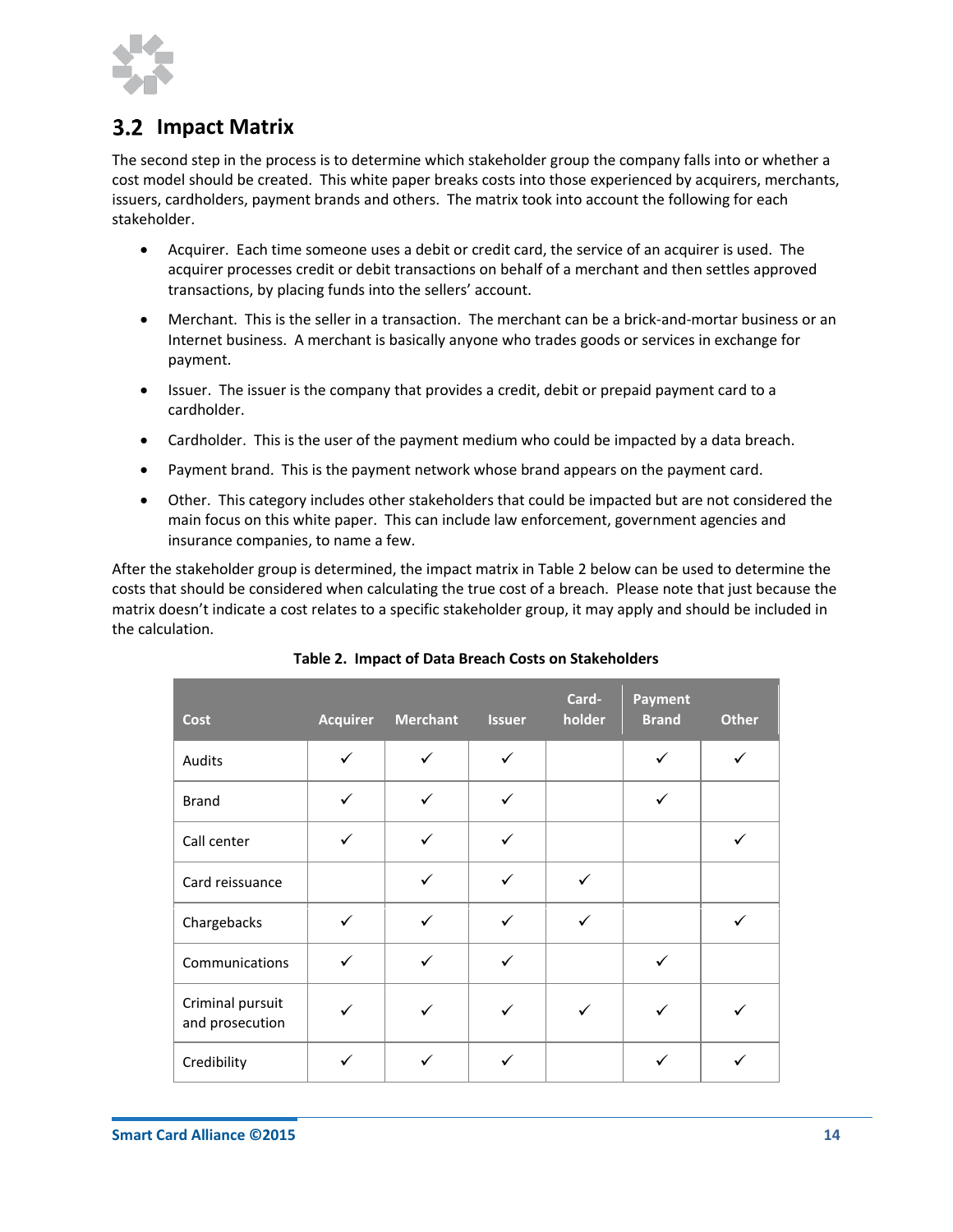

| Cost                                      | <b>Acquirer</b> | <b>Merchant</b> | <b>Issuer</b> | Card-<br>holder | Payment<br><b>Brand</b> | <b>Other</b> |
|-------------------------------------------|-----------------|-----------------|---------------|-----------------|-------------------------|--------------|
| Credit monitoring                         | $\checkmark$    | $\checkmark$    | $\checkmark$  |                 |                         |              |
| Credit rating                             | $\checkmark$    | $\checkmark$    | $\checkmark$  |                 | $\checkmark$            |              |
| Customer pain                             |                 |                 |               | $\checkmark$    |                         |              |
| Customer service                          | $\checkmark$    | $\checkmark$    | $\checkmark$  |                 |                         |              |
| Declined<br>transactions                  | ✓               | ✓               |               |                 |                         |              |
| Educational<br>outreach                   | ✓               | ✓               | $\checkmark$  |                 | $\checkmark$            |              |
| Equipment and<br>system updates           | ✓               | $\checkmark$    | $\checkmark$  |                 |                         |              |
| Executive time                            | $\checkmark$    | $\checkmark$    | $\checkmark$  |                 | $\checkmark$            |              |
| Expedited<br>shipping                     |                 | ✓               | ✓             |                 |                         |              |
| Fees/fines                                | $\checkmark$    | $\checkmark$    | $\checkmark$  | $\checkmark$    | $\checkmark$            |              |
| Forensic audit                            | ✓               | $\checkmark$    | ✓             |                 | ✓                       |              |
| Fraud analysis                            |                 |                 | ✓             | $\checkmark$    |                         |              |
| Fraud response<br>planning                |                 |                 | $\checkmark$  |                 |                         |              |
| Fraud scoring                             |                 | $\checkmark$    | $\checkmark$  |                 |                         |              |
| Generation of<br>card reissuance<br>files |                 |                 | ✓             |                 |                         |              |
| Goodwill                                  |                 | $\checkmark$    | $\checkmark$  |                 | $\checkmark$            |              |
| Human resources                           | $\checkmark$    | $\checkmark$    | $\checkmark$  |                 | $\checkmark$            | $\checkmark$ |
| Insurance fees                            | $\checkmark$    | $\checkmark$    | $\checkmark$  |                 | $\checkmark$            | $\checkmark$ |
| Issuer fees                               |                 |                 | $\checkmark$  | $\checkmark$    |                         |              |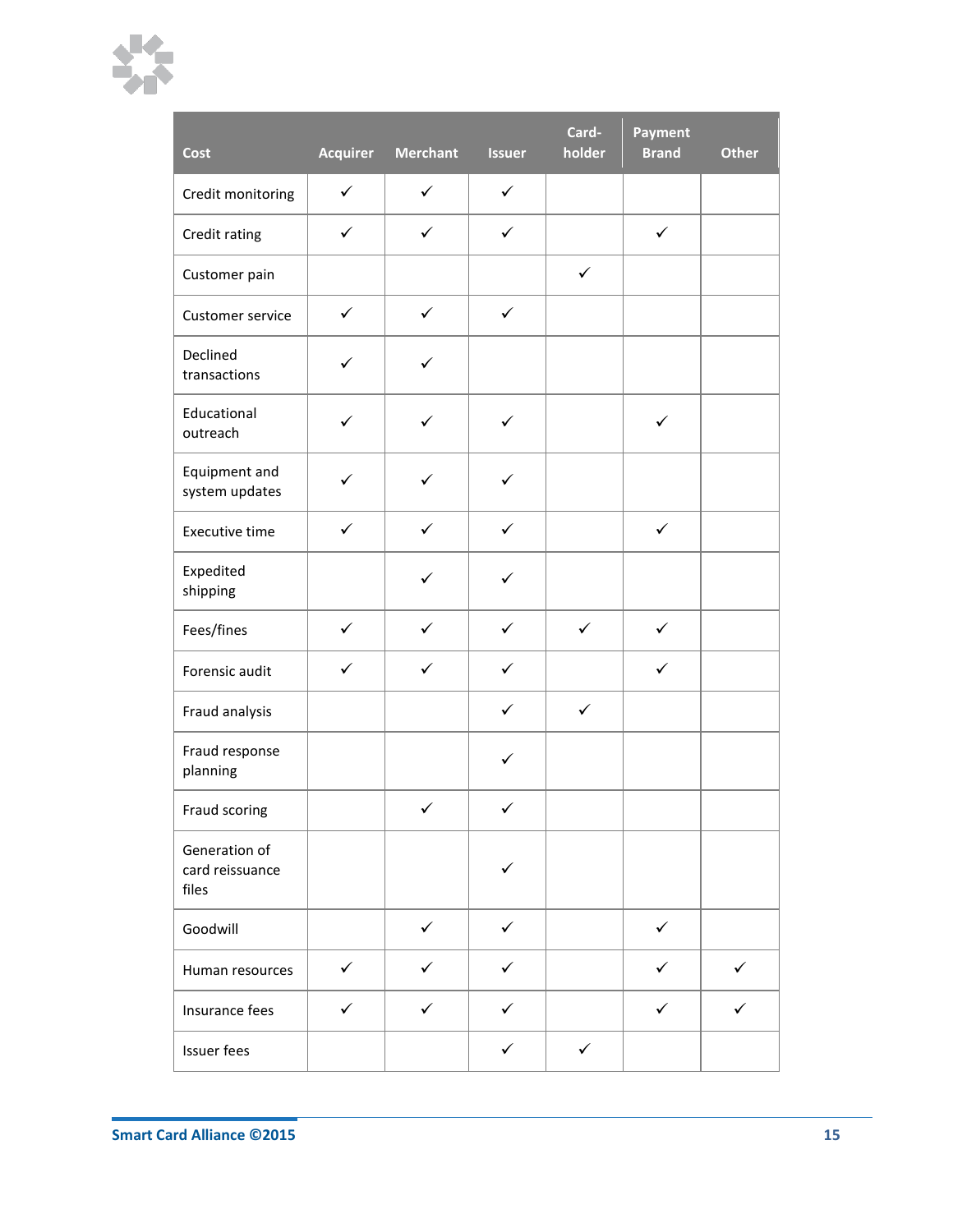

| Cost                                                      | <b>Acquirer</b> | <b>Merchant</b> | <b>Issuer</b> | Card-<br>holder | Payment<br><b>Brand</b> | <b>Other</b> |
|-----------------------------------------------------------|-----------------|-----------------|---------------|-----------------|-------------------------|--------------|
| IT costs                                                  | $\checkmark$    | $\checkmark$    | $\checkmark$  |                 | $\checkmark$            | $\checkmark$ |
| Law enforcement                                           | $\checkmark$    | $\checkmark$    | $\checkmark$  |                 | $\checkmark$            | $\checkmark$ |
| Legal fees                                                | $\checkmark$    | $\checkmark$    | $\checkmark$  |                 | $\checkmark$            |              |
| Liability for cost<br>of fraudulent<br>transactions       |                 | $\checkmark$    | ✓             |                 |                         |              |
| Loss of spend                                             |                 | $\checkmark$    | $\checkmark$  |                 |                         |              |
| Loss of "top of<br>wallet" status                         |                 |                 | $\checkmark$  |                 |                         |              |
| Lost revenue                                              | $\checkmark$    | $\checkmark$    | $\checkmark$  |                 | $\checkmark$            | $\checkmark$ |
| Market valuation                                          | $\checkmark$    | $\checkmark$    | $\checkmark$  |                 | $\checkmark$            |              |
| Merchant staff<br>time                                    |                 | ✓               |               |                 |                         |              |
| New staff                                                 | $\checkmark$    | $\checkmark$    | $\checkmark$  |                 | $\checkmark$            | $\checkmark$ |
| Opportunity cost                                          | $\checkmark$    | $\checkmark$    | $\checkmark$  |                 | ✓                       | $\checkmark$ |
| Penalties                                                 | $\checkmark$    | $\checkmark$    | $\checkmark$  |                 | $\checkmark$            | $\checkmark$ |
| Penetration test                                          | $\checkmark$    | $\checkmark$    | $\checkmark$  |                 | $\checkmark$            |              |
| PR and marketing<br>efforts                               |                 | ✓               | ✓             |                 | ✓                       | ✓            |
| Recurring<br>payment changes                              |                 | ✓               |               | ✓               |                         |              |
| Relationships with<br>regulators and<br>business partners |                 |                 |               |                 |                         |              |
| Scrubbing<br>customer files                               |                 |                 |               |                 |                         |              |
| Settlement fees                                           | $\checkmark$    | $\checkmark$    | $\checkmark$  |                 |                         | $\checkmark$ |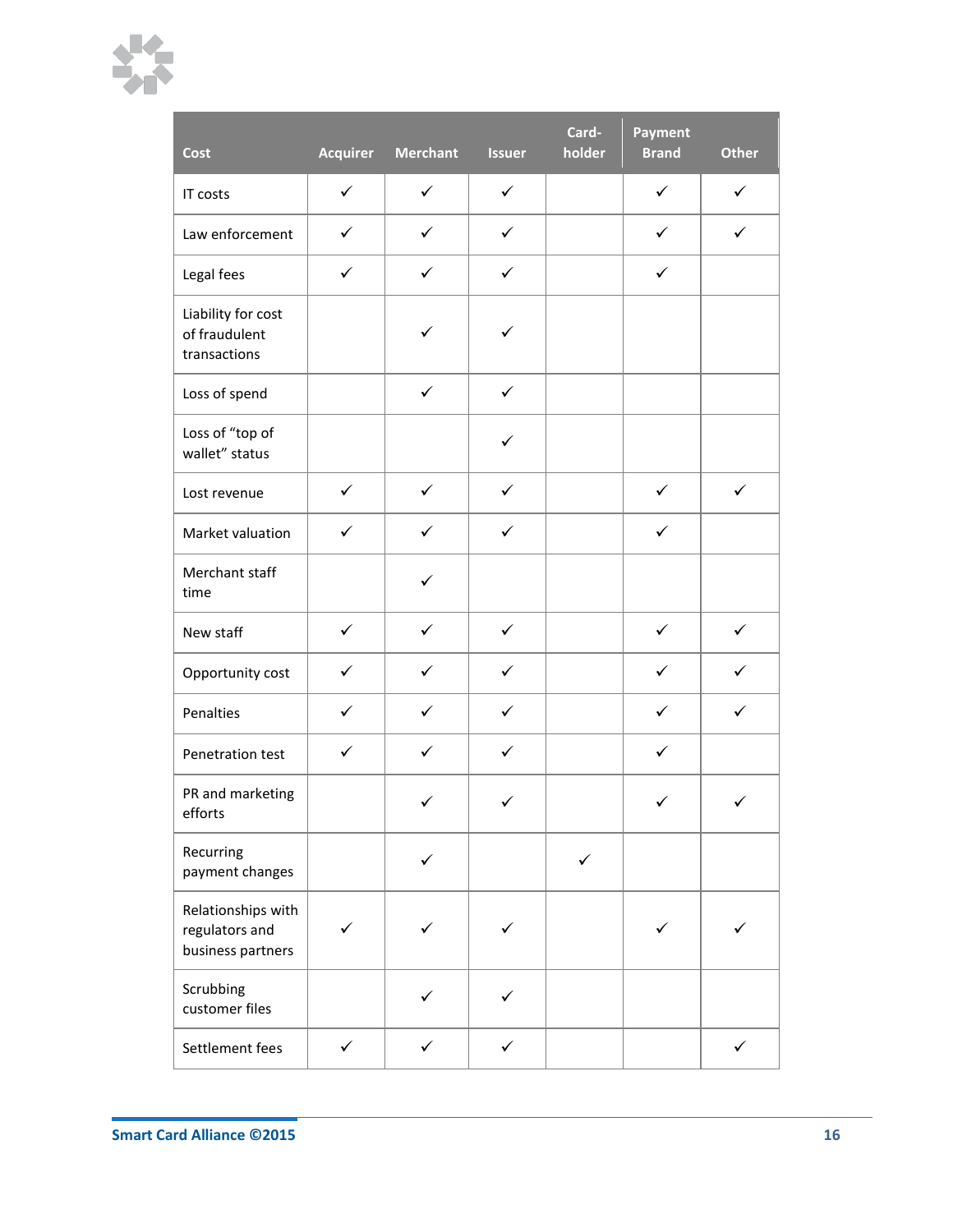

| <b>Cost</b>                 | <b>Acquirer</b> | <b>Merchant</b> | <b>Issuer</b> | Card-<br>holder | <b>Payment</b><br><b>Brand</b> | <b>Other</b> |
|-----------------------------|-----------------|-----------------|---------------|-----------------|--------------------------------|--------------|
| System outages              | ✓               | $\checkmark$    | ✓             |                 | ✓                              |              |
| Training                    | ✓               | $\checkmark$    | ✓             |                 |                                |              |
| Security upgrades           | ✓               | $\checkmark$    |               |                 |                                |              |
| Vulnerability<br>assessment | ✓               | $\checkmark$    | $\checkmark$  |                 | ✓                              |              |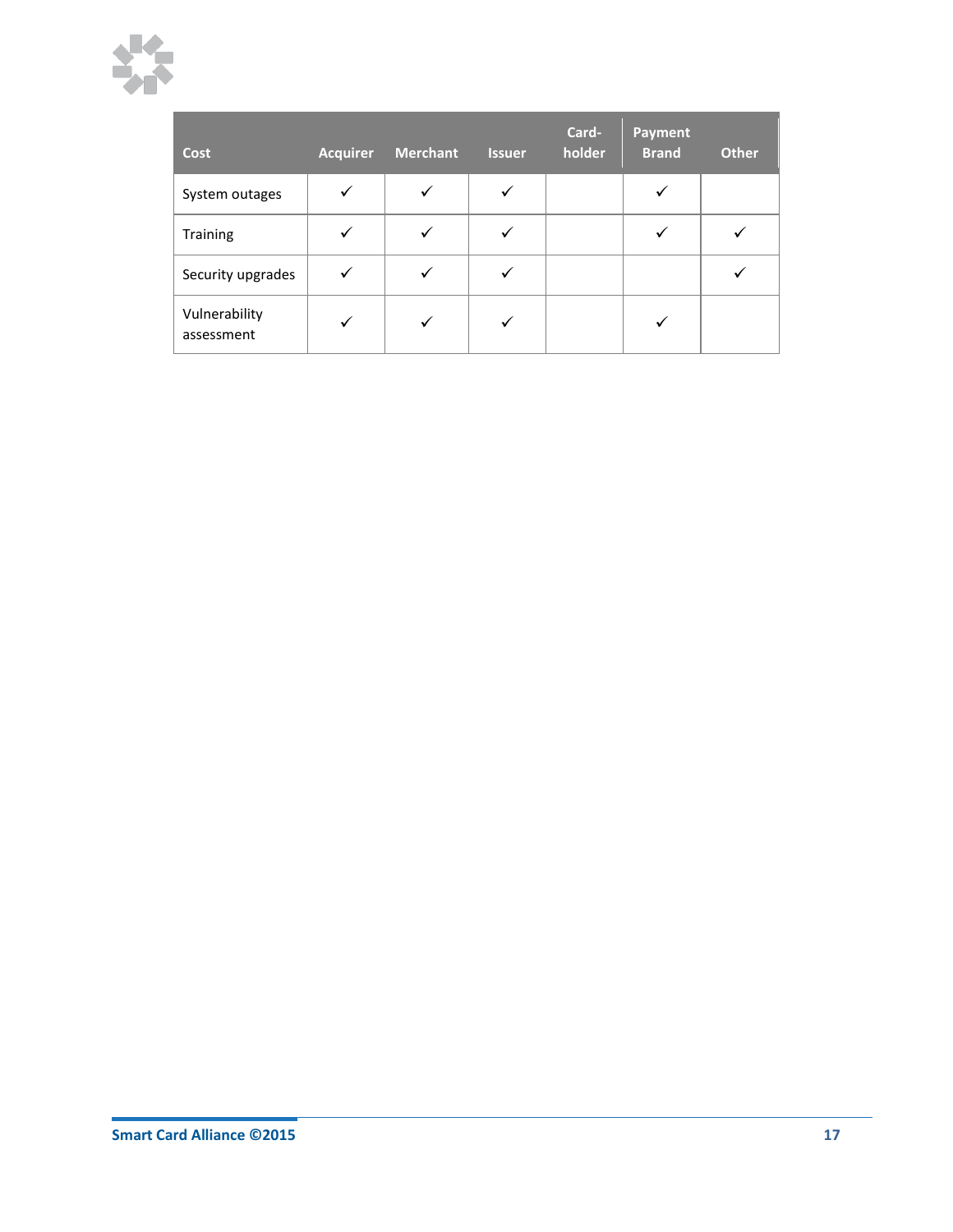

# <span id="page-17-0"></span>4 Conclusions

The goal of this white paper was to establish a clear definition of what constitutes a data breach and to identify the cost categories that are impacted when a breach occurs. Issuers, acquirers, merchants, cardholders and payment brands have all been impacted to a degree by breaches. The impact and costs associated with each breach are unique. Additional outside resources are available to calculate the actual financial impact referenced below

To understand the financial impact of a data breach the ecosystem must be understood, so that all of the components are considered. The terms and outline of data breach costs in this white paper were developed to help with the itemization of the costs associated with a breach and assist in determining a final economic impact.

As demonstrated by the extensive costs discussed in this white paper, upfront prevention of data breaches is always the best approach. Investing upfront in security and breach prevention and response technologies can help to prevent or detect breaches and reduce the cost if a breach occurs.

Additional references can be found at:

<http://www.databreachcalculator.com/GetStarted.aspx> <http://www.idt911.com/expensecalc/start.aspx/> <http://www.privacyrisksadvisors.com/data-breach-toolkit/data-breach-calculators/> <http://www.ibmcostofdatabreach.com/>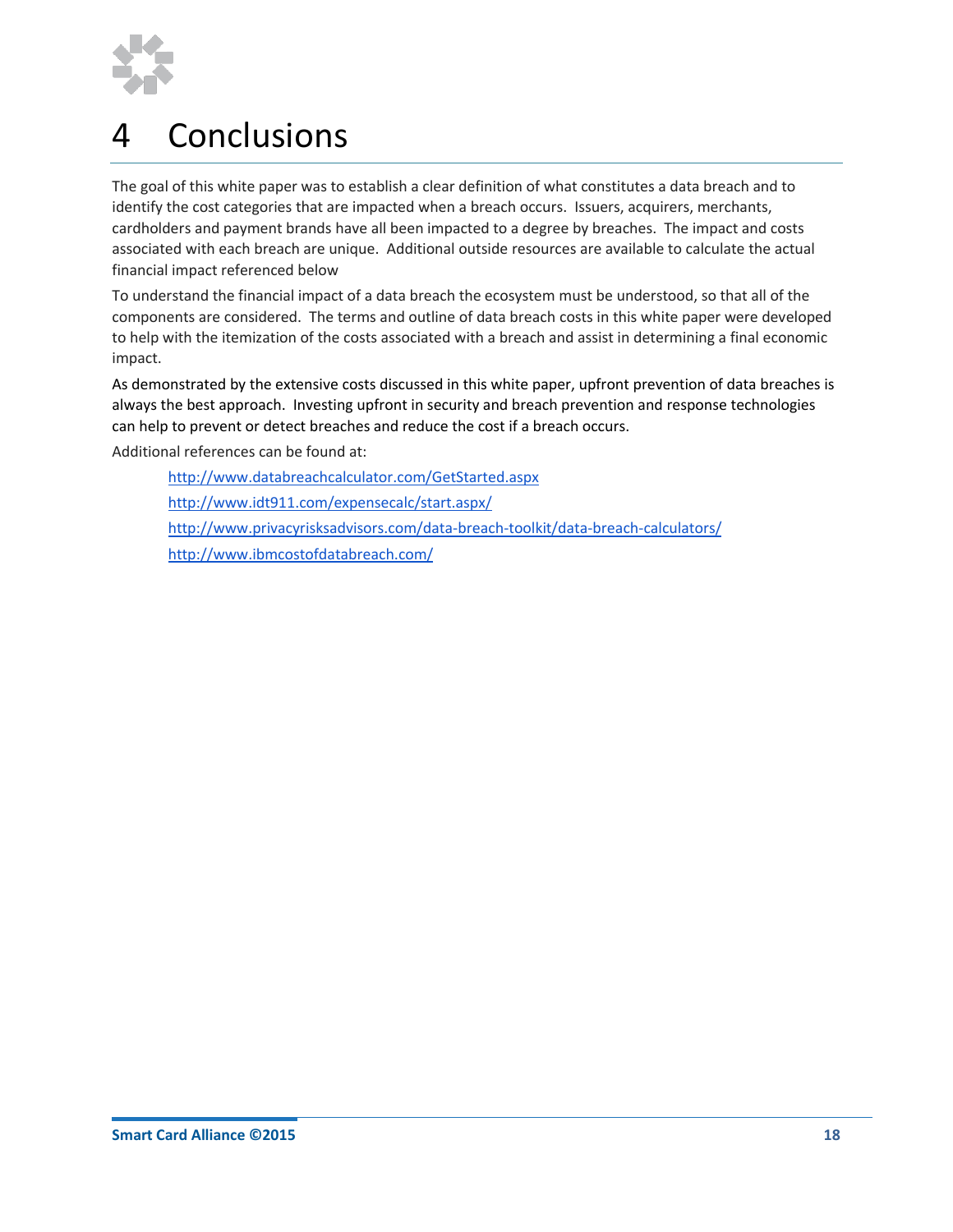

# <span id="page-18-0"></span>5 Publication Acknowledgements

This white paper was developed by the Smart Card Alliance Payments Council to provide an educational resource on the potential costs that could be incurred during a data breach. The white paper consolidates industry information on categories of costs as a reference document.

Publication of this document by the Smart Card Alliance does not imply the endorsement of any of the member organizations of the Alliance.

The Smart Card Alliance wishes to thank the Payments Council members for their contributions. Participants involved in the development of this white paper included: ABnote; American Express; Capgemini; CH2M HILL; Chase; CPI Card Group; First Data Corporation; Fiserv; Giesecke & Devrient; Heartland Payment Systems; Infineon Technologies; Ingenico; Initiative for Open Authentication (OATH); INSIDE Secure; Intelcav; JCB International Credit Card Co., Ltd; NXP Semiconductors; Oberthur Technologies; OTI America; Tyfone; Verifone; Visa Inc.; Wells Fargo

The Smart Card Alliance thanks **Docia Myer**, CPI Card Group, for leading the project, and the following Council members who wrote content and participated in the project team for this document:

- **Philip Andreae**, Oberthur Technologies **Cathy Medich**, Smart Card Alliance
- 
- **•** Jose Correa, NXP Semiconductors **•** Sharon Pazlar, Fiserv
- **Brady Cullimore**, American Express **1988 1988 1988 in Pisarev**, Giesecke & Devrient
- **Michael English**, Heartland Payment Systems  **John Smith**, First Data
- **Allen Friedman**, Ingenico **<b>ability b Brian Stein**, CH2M HILL
- 
- **Tony McGee**, CPI Card Group
- 
- **Louis Bianchin**, Intelcav  **Docia Myer**, CPI Card Group
	-
	-
	-
	-
- **Reid Holmes**, INSIDE Secure **Sree Swaminathan**, First Data

The Smart Card Alliance also thanks Payments Council members who participated in the review of the white paper including:

- **Steve Arebalo**, INSIDE Secure **1998 1998 1998 1998 1998 1999 1999 1999 1999 1999 1999 1999 1999 1999 1999 1999 1999 1999 1999 1999 1999 1999 1999 1999 1999 1999 1999**
- **Deborah Baxley**, Capgemini **Lokesh Rachuri**, Capgemini
- **Scott Hagstrom**, ABnote **<b>19. In the Scott Hagstrom**, ABnote
- **Peg Heuer**, Wells Fargo **John Rego**, OTI America
- **Nizar Jamal**, Tyfone **Joe Scott**, Visa Inc.
- **Julie Krueger**, JCB **Paul Simon**, Chase
- **Don Malloy**, OATH **Jamie Topolski**, Fiserv
- **Arnaud Moser**, Infineon Technologies

### **Trademark Notice**

All registered trademarks, trademarks, or service marks are the property of their respective owners.

- -
	-